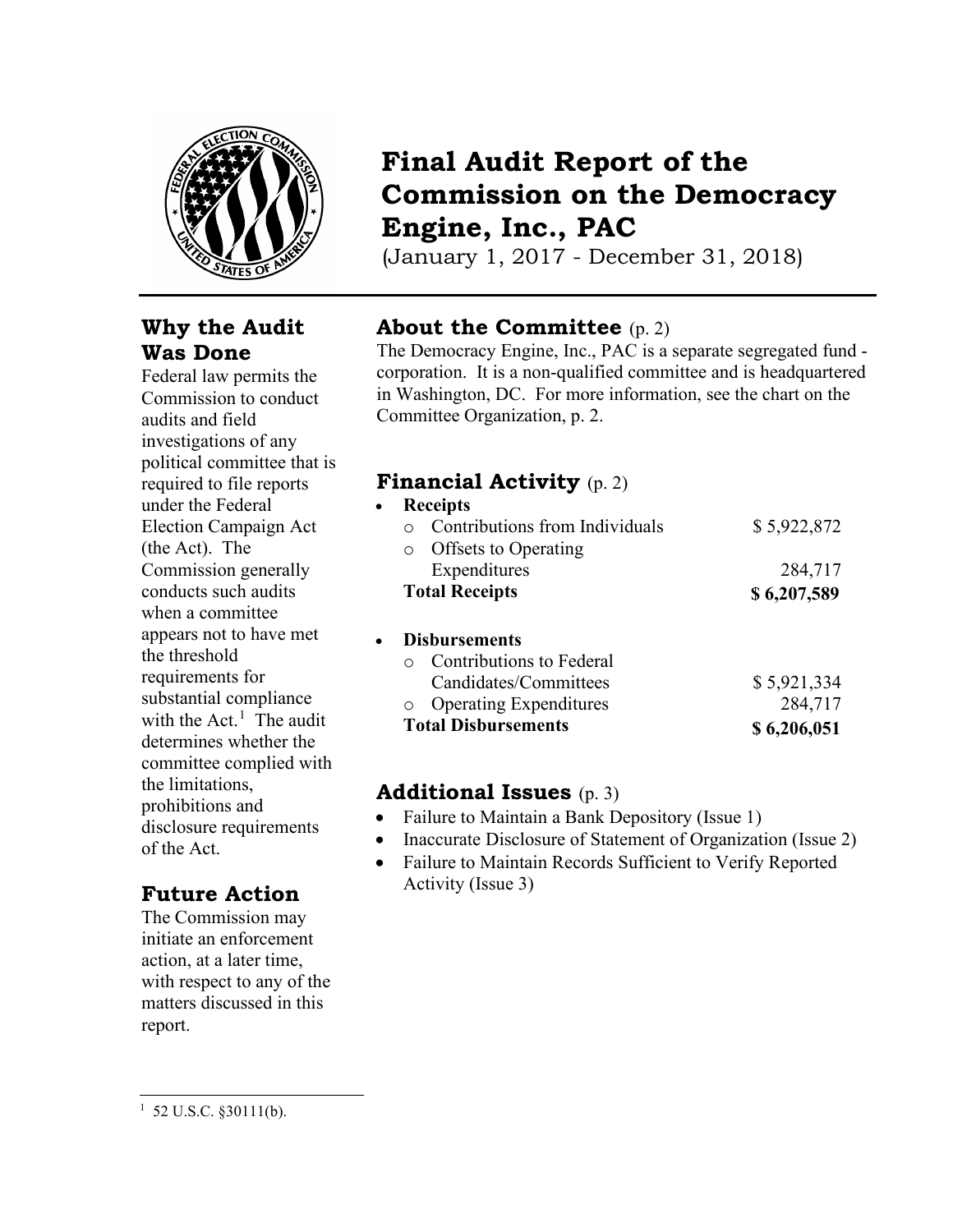

# **Final Audit Report of the Commission on the Democracy Engine, Inc., PAC**

(January 1, 2017 - December 31, 2018)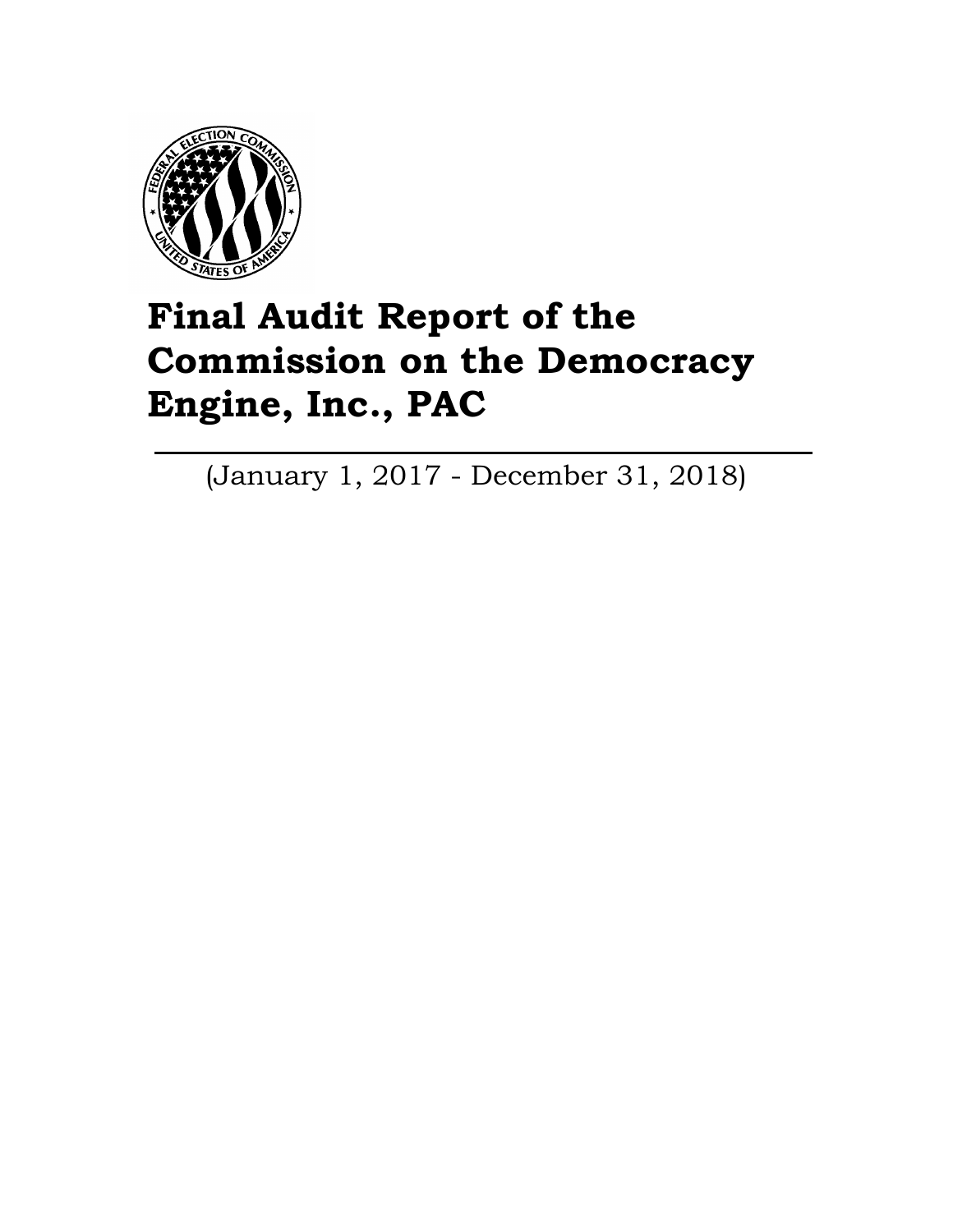# **Table of Contents**

| Part I. Background<br>Authority for Audit<br>Scope of Audit<br>Limitations<br><b>Audit Hearing</b>                                                                                                                                |              |
|-----------------------------------------------------------------------------------------------------------------------------------------------------------------------------------------------------------------------------------|--------------|
| <b>Part II. Overview of Committee</b><br>Committee Organization<br>Overview of Financial Activity                                                                                                                                 | 2<br>2       |
| <b>Part III. Summaries</b><br><b>Additional Issues</b>                                                                                                                                                                            | 3            |
| <b>Part IV. Additional Issues</b><br>Issue 1. Failure to Maintain a Bank Depository<br>Issue 2. Inaccurate Disclosure of Statement of Organization<br>Issue 3. Failure to Maintain Records Sufficient to Verify Reported Activity | 5<br>9<br>12 |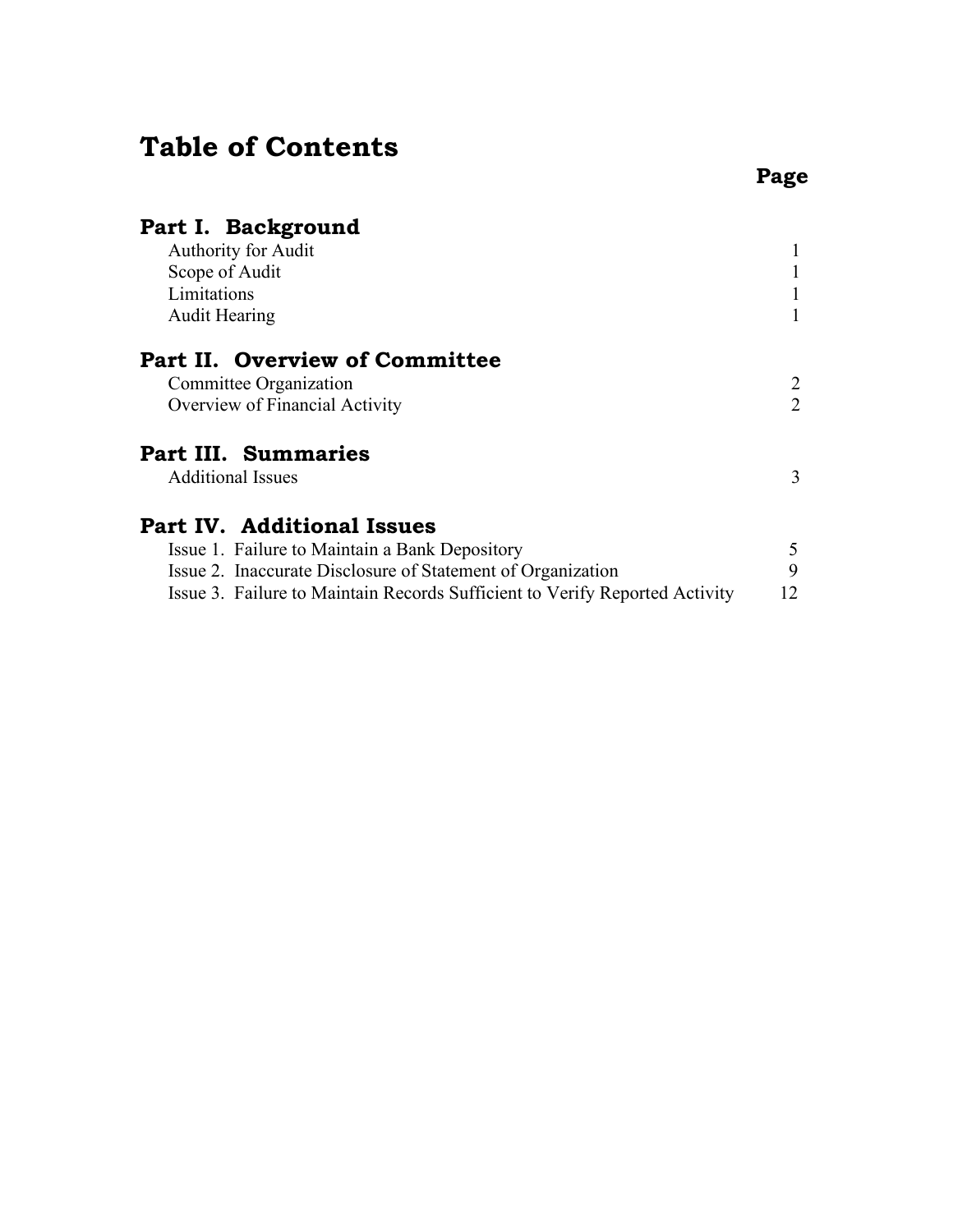# **Part I Background**

# **Authority for Audit**

This report is based on an audit of the Democracy Engine, Inc., PAC (DEI), undertaken by the Audit Division of the Federal Election Commission (the Commission) in accordance with the Federal Election Campaign Act of 1971, as amended (the Act). The Audit Division conducted the audit pursuant to 52 U.S.C. §30111(b), which permits the Commission to conduct audits and field investigations of any political committee that is required to file a report under 52 U.S.C. §30104. Prior to conducting any audit under this subsection, the Commission must perform an internal review of reports filed by selected committees to determine if the reports filed by a particular committee meet the threshold requirements for substantial compliance with the Act. 52 U.S.C. §30111(b).

# **Scope of Audit**

Following Commission-approved procedures, the Audit staff evaluated various risk factors and as a result, this audit examined:

- 1. the disclosure of individual contributors' occupation and name of employer;
- 2. the consistency between reported figures and bank records;
- 3. the completeness of records; and
- 4. other committee operations necessary to the review.

# **Limitations**

The Audit staff was not able to perform a reconciliation of DEI's bank records to its disclosure reports filed with the Commission because the DEI did not deposit funds nor make disbursements from a committee depository (see Issue 1 – Failure to Maintain a Bank Depository). Without bank records, the Audit staff was unable to verify the accuracy and completeness of the DEI disclosure reports filed during the audit period (see Issue 3 – Failure to Maintain Records Sufficient to Verify Reported Activity). In addition, because DEI filed amended reports of its financial activity during this election cycle, the Audit staff sought to perform an analysis of the original reports as compared to the bank records but was unable to do so.

# **Audit Hearing**

DEI requested a hearing before the Commission. The request was granted and the hearing was held on December 2, 2021. At the hearing, DEI asked that the Commission consider updating its bundling regulations and give more guidance to the regulated community regarding online fundraising. Lastly, DEI requested that the Commission resolve this audit.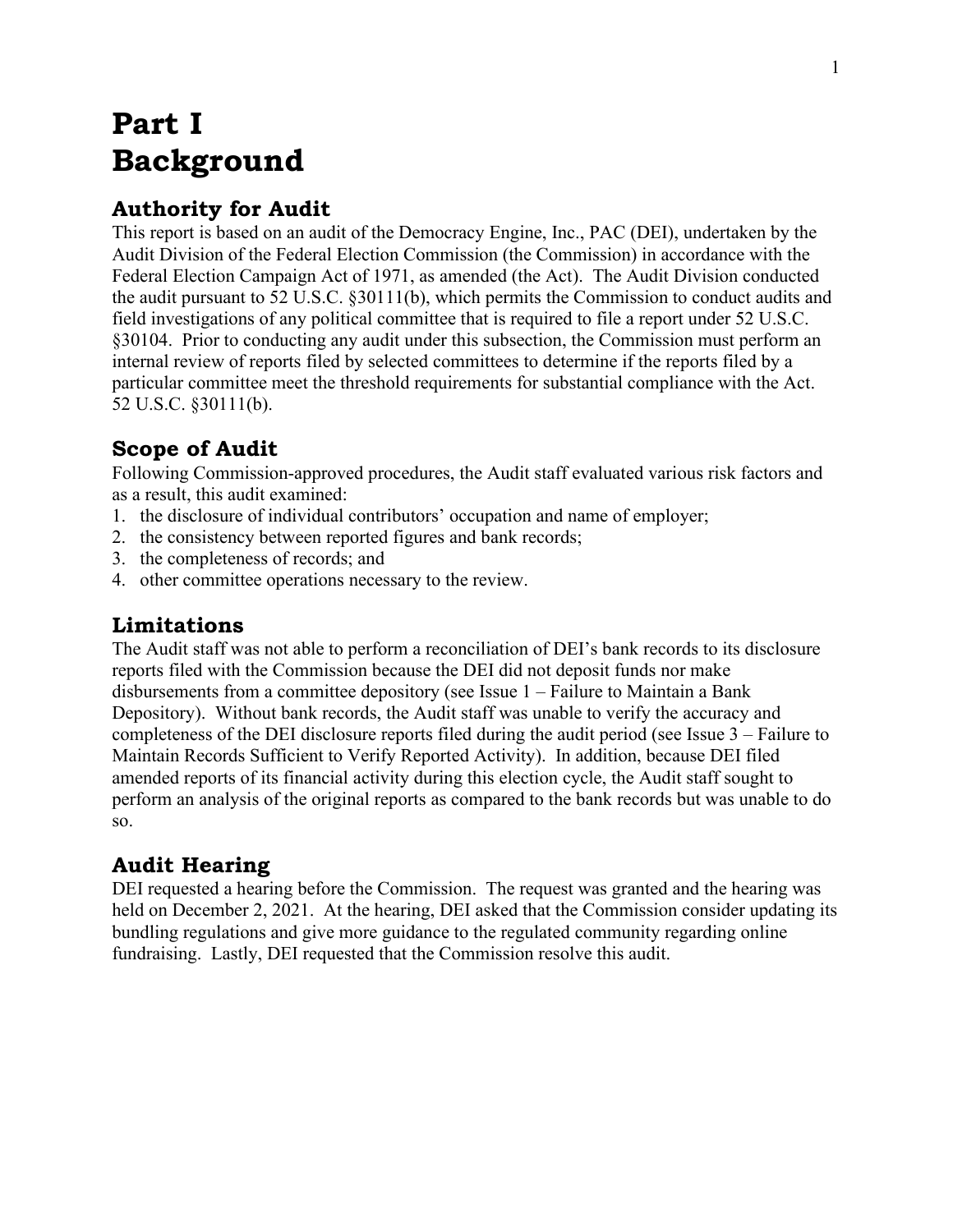# **Part II Overview of Committee**

# **Committee Organization**

|           | <b>Important Dates</b>                   |                                        |  |
|-----------|------------------------------------------|----------------------------------------|--|
|           | Date of Registration                     | October 13, 2009                       |  |
|           | <b>Audit Coverage</b>                    | January 1, 2017 - December 31, 2018    |  |
|           | <b>Headquarters</b>                      | Washington, DC                         |  |
|           | <b>Bank Information</b>                  |                                        |  |
| $\bullet$ | Bank Depositories <sup>2</sup>           | None                                   |  |
|           | Bank Accounts <sup>2</sup>               | None                                   |  |
|           | <b>Treasurer</b>                         |                                        |  |
|           | Treasurer When Audit Was Conducted       | Jonathan Zucker                        |  |
| $\bullet$ | Treasurer During Period Covered by Audit | Jonathan Zucker (10/13/2009 - Present) |  |
|           |                                          |                                        |  |
|           | <b>Management Information</b>            |                                        |  |
|           | Attended FEC Campaign Finance Seminar    | No                                     |  |
| $\bullet$ | Who Handled Accounting and               | Treasurer                              |  |
|           | Recordkeeping Tasks                      |                                        |  |

# **Overview of Financial Activity (Audited Amounts)[3](#page-4-0)**

| Cash on hand $\omega$ January 1, 2017    | \$276       |
|------------------------------------------|-------------|
| <b>Receipts</b>                          |             |
| Contributions from Individuals           | 5,922,872   |
| <b>Offsets to Operating Expenditures</b> | 284,717     |
| <b>Total Receipts</b>                    | \$6,207,589 |
| <b>Disbursements</b>                     |             |
| Contributions to Federal<br>$\bigcap$    |             |
| Candidates/Committees                    | 5,921,334   |
| <b>Operating Expenditures</b>            | 284,717     |
| <b>Total Disbursements</b>               | \$6,206,051 |
| Cash on hand @ December 31, 2018         | \$1,814     |

<span id="page-4-1"></span><sup>&</sup>lt;sup>2</sup> See Issue  $1$  – Failure to Maintain a Bank Depository.

<span id="page-4-0"></span><sup>&</sup>lt;sup>3</sup> The amounts are as reported on DEI's disclosure reports. The Audit staff was not able to verify the accuracy and completeness of the amounts given DEI's lack of a bank depository and corresponding bank records. See Limitations in Part I and Issue 1 – Failure to Maintain a Bank Depository.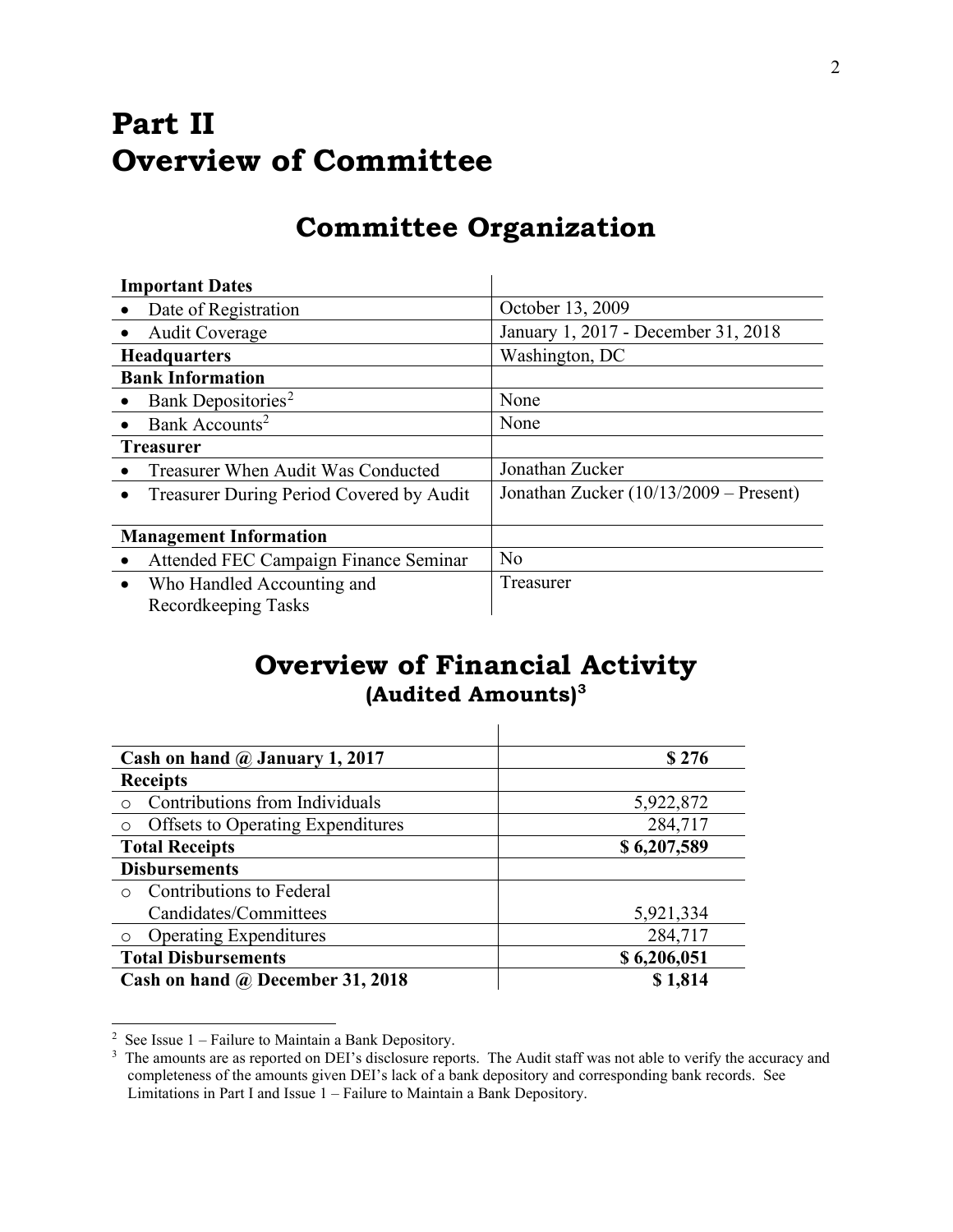# **Part III Summaries**

# **Additional Issues**

## **Issue 1. Failure to Maintain a Bank Depository**

DEI failed to maintain a committee bank depository (depository). DEI also failed to deposit receipts received and disbursements made, as required by federal statute, using a committee-maintained depository. Instead, all DEI's receipts and disbursements were processed through the depository of Democracy Engine,  $LLC<sup>4</sup>$  $LLC<sup>4</sup>$  $LLC<sup>4</sup>$  (DELLC). DEI's activity was processed through DELLC's transfer account (Transfer Account) along with the activity of other DELLC clients, thus combining DEI's federal activity with the activity of other political and non-political entities.

During audit fieldwork, DEI provided bank statements showing that DEI established its own depository on September 18, 2019 and provided an April 2020 bank statement demonstrating that DEI now processed activity through this depository. In response to the Interim Audit Report recommendation, DEI stated that it was filing amendments to "correctly characterize [its] activity as non-depository bundled contributions for which [DEI] served as a conduit." DEI amended all its reports for the 2018 cycle to reflect all activities as "memo entries." In response to the Draft Final Audit Report, DEI acknowledged that the Commission regulations appear to require that each political committee must maintain a depository account and asked that the Commission determine that the maintenance of an account without any funds by a committee which has no receipts or disbursements is unnecessary and impractical. DEI stated, "it has been our experience that banks are less willing to allow their clients to maintain dormant or empty accounts and will force close the account after a period of inactivity." DEI requested a hearing before the Commission to discuss this matter. (For more detail, see Audit Hearing, p.9.)

The Commission did not approve, by the required four votes, the Audit staff's recommendation that DEI failed to maintain a bank depository for earmarked contributions and disbursements. Pursuant to Commission Directive  $70<sup>5</sup>$  $70<sup>5</sup>$  $70<sup>5</sup>$  this matter is discussed in the "Additional Issues" section of this report. (For more detail, see p. 5.)

## **Issue 2. Inaccurate Disclosure of Statement of Organization**

DEI disclosed a closed depository on its amended Statements of Organization during the audit period. DEI filed an amended Statement of Organization on September 19, 2019,<sup>[6](#page-5-2)</sup> disclosing Amalgamated Bank as its committee depository. In response to the Interim

<span id="page-5-0"></span><sup>4</sup> Democracy Engine, LLC (DELLC) is the sole stockholder of Democracy Engine, Inc. Democracy Engine, Inc. PAC (DEI), the subject of this audit report, discloses Democracy Engine, Inc. as a connected organization on its Statement of Organization.

<span id="page-5-1"></span><sup>&</sup>lt;sup>5</sup> Available at <u>https://www.fec.gov/resources/cms-content/documents/directive\_70.pdf</u>  $6\text{ }$  DEI filed this amended Statement of Organization prior to the October 2, 2019, and it

<span id="page-5-2"></span> $6$  DEI filed this amended Statement of Organization prior to the October 2, 2019, audit notification.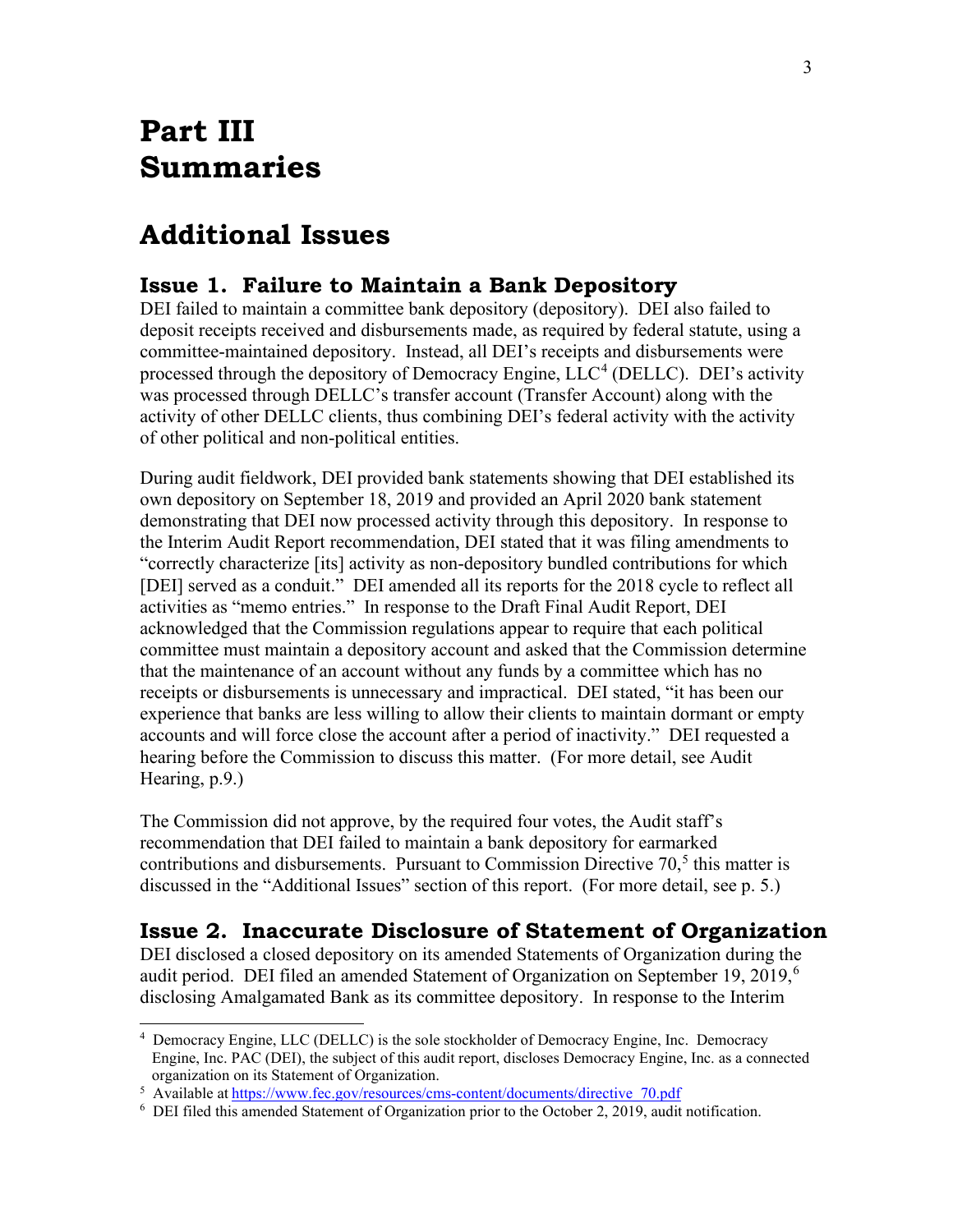Audit Report recommendation, DEI acknowledged that it should have filed a "miscellaneous disclosure" with the Commission that its depository institution had forced closed its account due to inactivity. However, DEI believed that no additional information was required until a new depository account was established in September 2019, at which time it filed an amendment to its Statement of Organization. DEI provided no formal response to the Draft Final Audit Report.

The Commission did not approve, by the required four votes, the Audit staff's recommendation that during the audit period, DEI inaccurately disclosed as its depository of record, a depository which was closed in 2012. Pursuant to Commission Directive  $70<sup>7</sup>$  $70<sup>7</sup>$ this matter is discussed in the "Additional Issues" section of this report. (For more detail, see p. 9.)

## **Issue 3. Failure to Maintain Records Sufficient to Verify Reported Activity**

DEI failed to maintain sufficient records, specifically bank records (see Issue 1 - Failure to Maintain a Bank Depository), to provide sufficient detail that would allow its reports filed with the Commission to be reconciled and verified for accuracy and completeness. As a part of standard audit procedures, total reported receipts and disbursements, as well as reported cash balances, are verified through a review of bank records. However, since DEI did not maintain its own depository and its activity was processed with other DELLC clients, reported receipts totaling \$6,207,589 and reported disbursements totaling \$6,206,051, could not be verified for accuracy and completeness. In response to the Interim Audit Report recommendation, DEI stated that "it objects to this finding [issue] and characterization that it failed to maintain sufficient records to verify reported activity." By filing the amendments described in Issue 1, DEI believes that this issue is "moot and that sufficient records have been provided by DELLC to verify the conduit activity." In response to the Draft Final Audit Report, DEI objected to the Draft Final Audit Report's assertion that it failed to maintain accounts sufficient to verify reported activity. Further, DEI stated DELLC has provided the Audit Division with substantial documentation to document the transactions that have been disclosed as conduit activity. DEI requested a hearing before the Commission to discuss this matter. (For more detail, see Audit Hearing, p. 15.)

The Commission did not approve, by the required four votes, the Audit staff's recommendation that DEI failed to maintain records, including bank records, to provide sufficient detail that would allow its reports filed with the Commission to be reconciled and verified for accuracy and completeness. Pursuant to Commission Directive  $70<sup>8</sup>$  $70<sup>8</sup>$  $70<sup>8</sup>$  this matter is discussed in the "Additional Issues" section of this report. (For more detail, see p. 12.)

<span id="page-6-0"></span><sup>7</sup> *See supra footnote 5.*

<span id="page-6-1"></span><sup>8</sup> *See supra footnote 5.*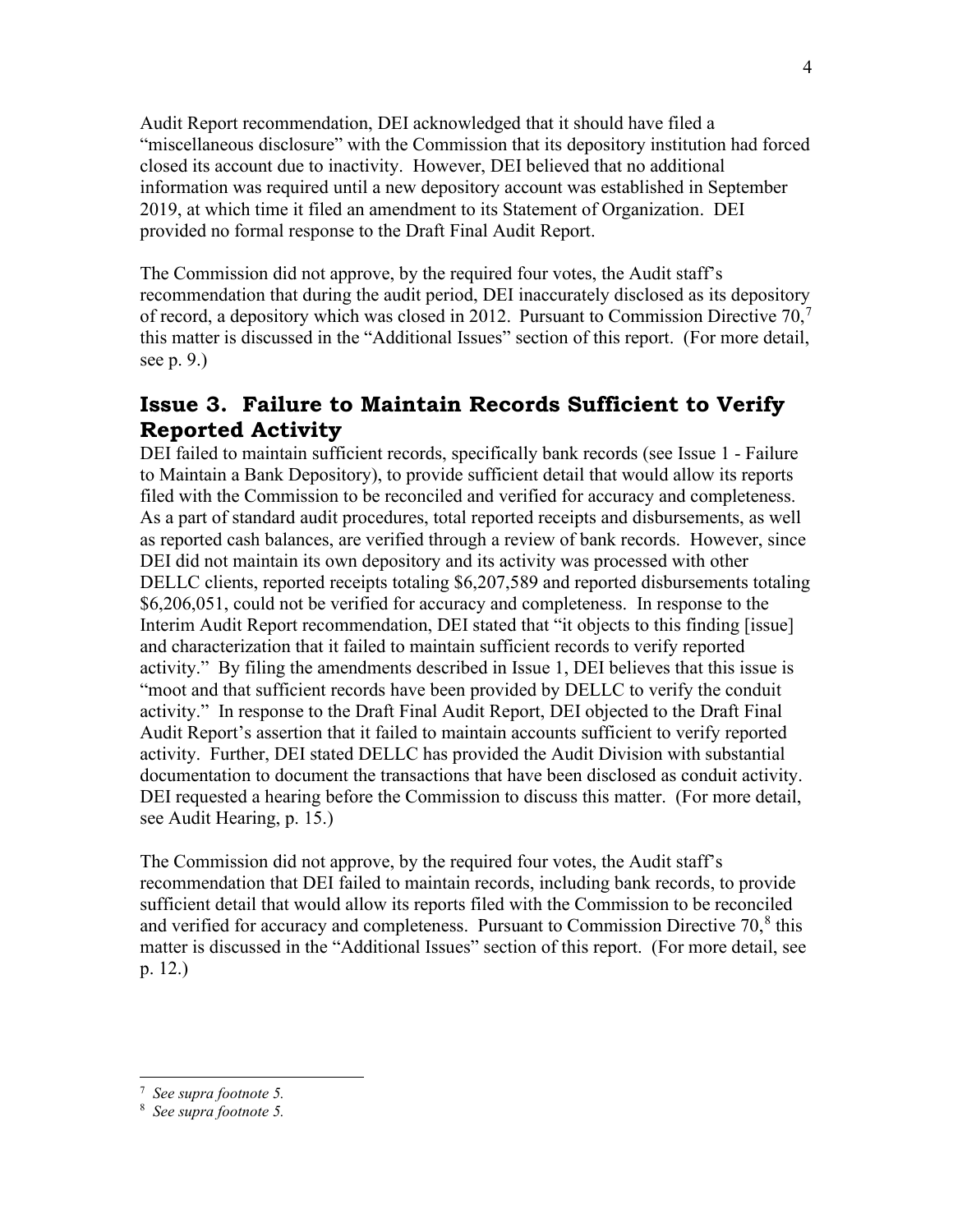# **Part IV Additional Issues Issue 1. Failure to Maintain a Bank Depository**

## <span id="page-7-0"></span>**Summary**

DEI failed to maintain a committee bank depository (depository). DEI also failed to deposit receipts received and disbursements made, as required by federal statute, using a committee-maintained depository. Instead, all DEI's receipts and disbursements were processed through the depository of Democracy Engine,  $LLC<sup>9</sup>$  $LLC<sup>9</sup>$  $LLC<sup>9</sup>$  (DELLC). DEI's activity was processed through DELLC's transfer account (Transfer Account) along with the activity of other DELLC clients, thus combining DEI's federal activity with the activity of other political and non-political entities.

During audit fieldwork, DEI provided bank statements showing that DEI established its own depository on September 18, 2019 and provided an April 2020 bank statement demonstrating that DEI now processed activity through this depository. In response to the Interim Audit Report recommendation, DEI stated that it was filing amendments to "correctly characterize [its] activity as non-depository bundled contributions for which [DEI] served as a conduit." DEI amended all its reports for the 2018 cycle to reflect all activities as "memo entries." In response to the Draft Final Audit Report, DEI acknowledged that the Commission regulations appear to require that each political committee must maintain a depository account and asked that the Commission determine that the maintenance of an account without any funds by a committee which has no receipts or disbursements is unnecessary and impractical. DEI stated, "it has been our experience that banks are less willing to allow their clients to maintain dormant or empty accounts and will force close the account after a period of inactivity." DEI requested a hearing before the Commission to discuss this matter. (For more detail, see Audit Hearing, p.9.)

The Commission did not approve, by the required four votes, the Audit staff's recommendation that DEI failed to maintain a bank depository for earmarked contributions and disbursements. Pursuant to Commission Directive  $70<sup>10</sup>$  $70<sup>10</sup>$  $70<sup>10</sup>$  this matter is discussed in the "Additional Issues" section of this report.

## **Legal Standard**

**A. Depositories.** Each political committee shall designate one or more state banks, federally chartered depository institutions (including a national bank), or depository institutions, the deposits or accounts of which are insured by the Federal Deposit Insurance Corporation, Federal Savings and Loan Insurance Corporation, or the National Credit Union Administration, as its campaign depository or depositories. Each political committee shall maintain at least one checking account or transaction account at one of its depositories. 52 U.S.C. §30102(h)(1) and 11 CFR §103.2.

<sup>9</sup> *See supra footnote 4.* 

<span id="page-7-2"></span><span id="page-7-1"></span><sup>10</sup> *See supra footnote 5*.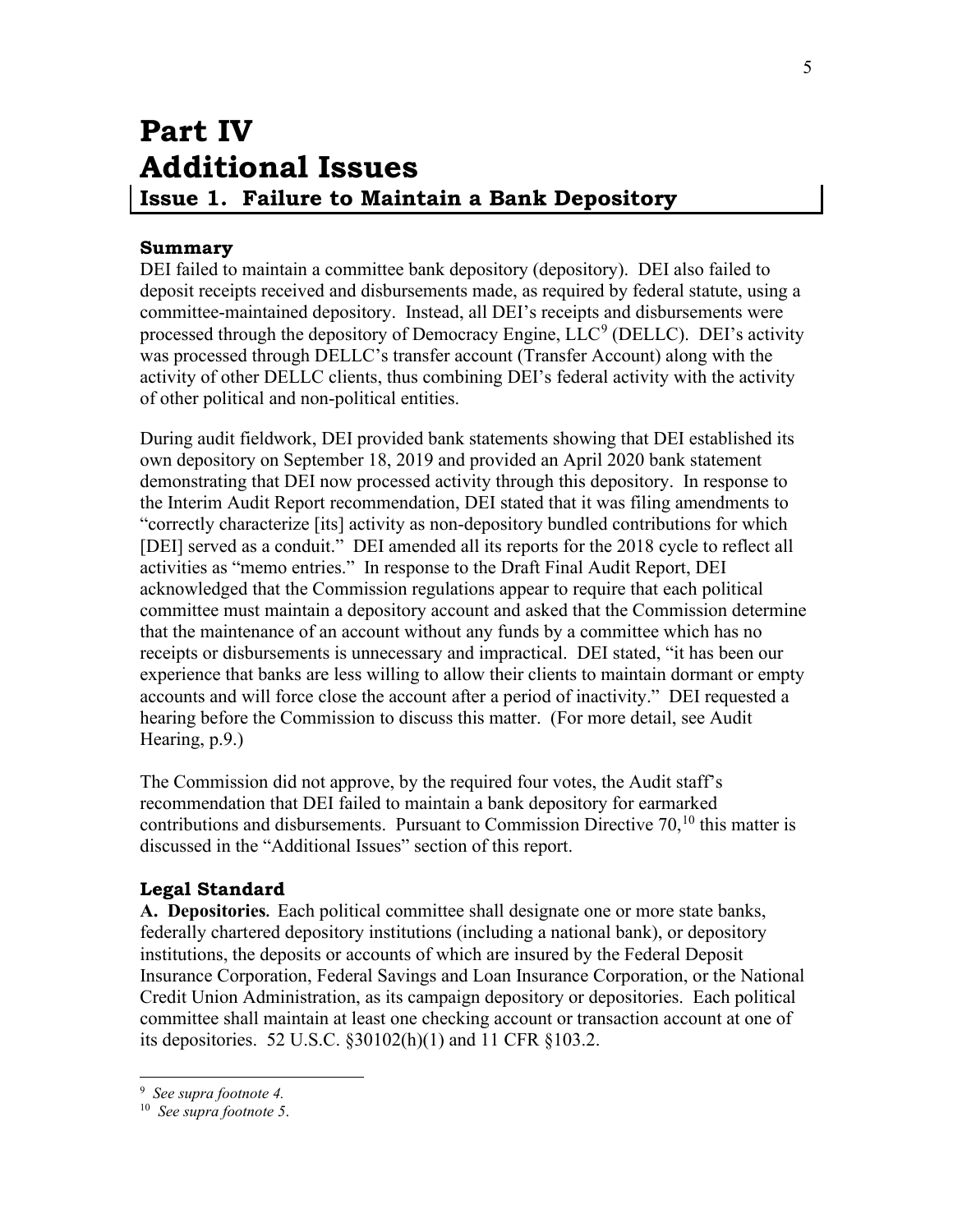**B. Deposit of Receipts and Disbursements.** All receipts by a political committee shall be deposited in account(s) established pursuant to 11 CFR §103.2, except that any contribution may be, within 10 days of the treasurer's receipt, returned to the contributor without being deposited. The treasurer of the committee shall be responsible for making such deposits. All deposits shall be made within 10 days of the treasurer's receipt. A committee shall make all disbursements by check or similar drafts drawn on an account at its designated campaign depository, except for expenditures of \$100 or less made from a petty cash fund maintained pursuant to 11 CFR §102.11. Funds may be transferred from the depository for investment purposes but shall be returned to the depository before such funds are used to make expenditures. 11 CFR §103.3(a).

### **Facts and Analysis**

#### **A. Facts**

During audit fieldwork, the Audit staff learned that DEI did not maintain its own bank depository (see Limitations, p.1.), as the Citi[bank] account, disclosed as the depository of record on Statements of Organization filed between October 13, 2009, and September 18, 2019, was closed in January 2012.<sup>11</sup> DEI's financial activity was instead processed through the depository (the Transfer Account) of Democracy Engine, LLC (DELLC). DELLC is a for-profit limited liability company whose principal business is the processing and distribution of web-based donations to charities, non-profits and political committees, including candidate committees at the local, state and federal level. DELLC's Transfer Account processed DEI's activity, as well as the activity of its other clients, thus combining DEI's federal activity with the activity of other political and nonpolitical entities.

During audit fieldwork, DEI's representative indicated, in a notarized affidavit, that "effective on or around March 1, 2020, earmarked donations to [DEI] will be processed by DELLC via a [DEI] owned merchant account and deposited to a [DEI] owned bank account (the Amalgamated Bank account on [DEI's] current Form 1); distributions will be made from the [DEI] owned account in the form of checks and ACH transfers. DELLC will still serve as a vendor to the PAC, but the funds will now be segregated from other DELLC donation volume." DEI's representative submitted an April 2020 bank statement demonstrating that effective that month, DEI processed its activity through this bank account.

#### **B. Interim Audit Report & Audit Division Recommendation**

The Audit staff discussed the lack of a committee depository with DEI's representative during the exit conference.

In response to the exit conference, DEI representatives submitted a response indicating that it had no expenditures other than those directly related to earmarked contributions after January 2012. DEI representatives stated that 11 CFR §100.6 does not require that

<span id="page-8-0"></span><sup>&</sup>lt;sup>11</sup> As noted on a bank statement provided to Audit staff by a DEI representative, this account was closed in January 2012.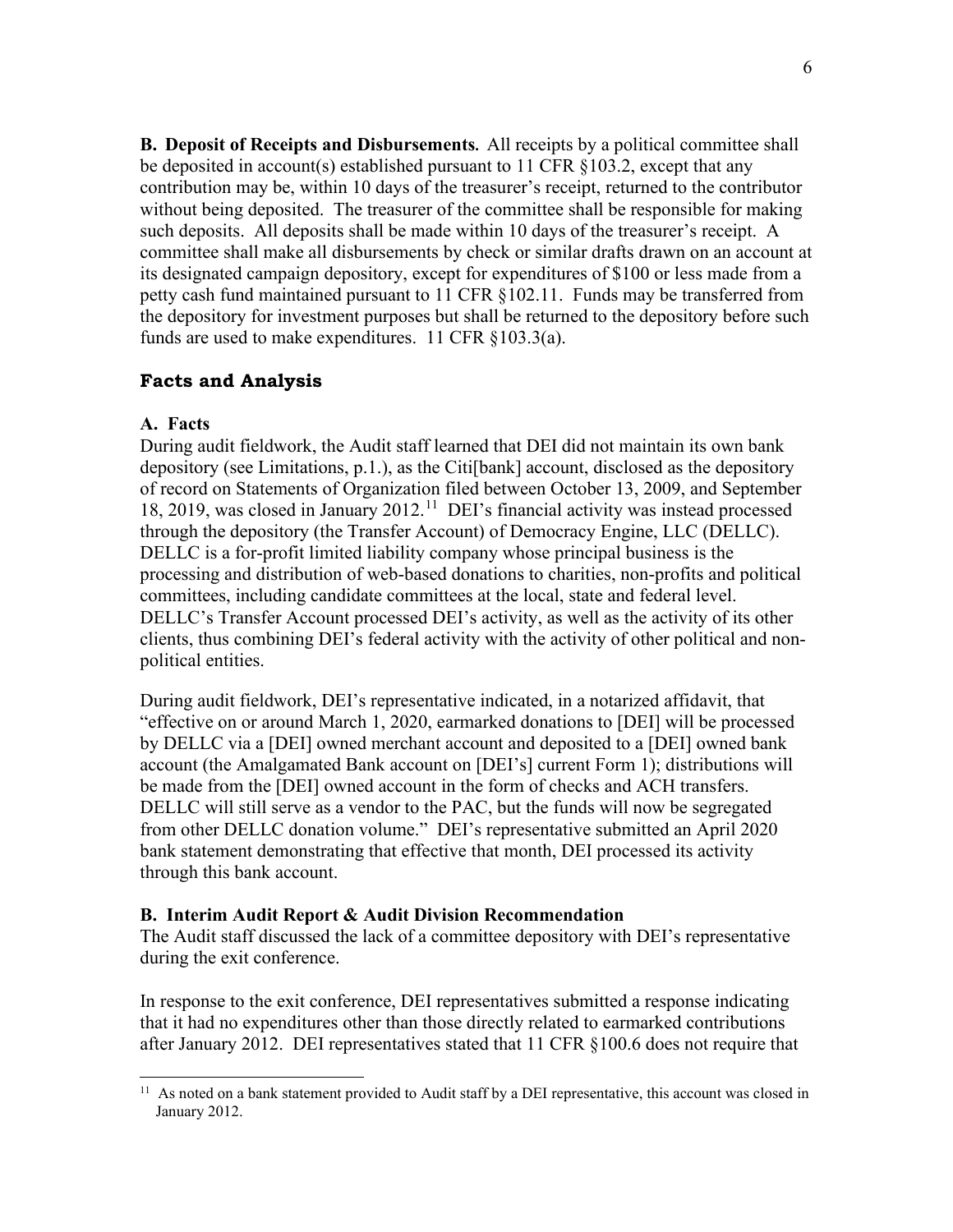earmarked contributions, for which a committee serves as a conduit or intermediary, pass through the committee's depository account. As such, the contributions were processed and distributed by DELLC in accordance with the services agreement between DELLC and DEI. The representatives also noted it was their understanding that it was common practice for political committees, without financial activity, but which remain active and file reports with the Commission, not to maintain a depository account with a zero balance, given the practice of financial institutions to assess fees even on zero balance accounts. Further, if it intended to receive any contributions or make any expenditures that required a depository account, it would have immediately reopened its account at Citibank or opened a new account and amended its Statement of Organization as it did in September 2019 in anticipation of expenditures for merchant account fees from a new merchant processor. DEI representatives noted that the Amalgamated Bank account was opened prior to any notice of the audit.

Although DEI cited 11 CFR §100.6, which pertains to connected organizations, the Audit staff noted that Democracy Engine, Inc. is DEI's connected organization, as disclosed on each Statement of Organization DEI has filed, whereas DEI itself is a political committee, registered with the Commission since October 2009. The statute and regulations for political committees require the use of a campaign depository as cited above. The Audit staff further noted that DEI's disclosure reports filed during the audit period disclosed earmarked contributions on Schedules A (*Itemized Receipts*) and B (*Itemized Disbursements*) as though the contributions passed through its depository. DEI did not report the earmarked contributions as memo entries per 11 CFR  $\S$  110.6(c)(1)(iv).

The Interim Audit Report recommended that DEI provide any additional comments it deemed necessary with respect to this matter.

#### **C. Committee Response to Interim Audit Report**

In response to the Interim Audit Report recommendation, DEI stated, "although the Commission's regulations at 11 C.F.R. § 103.2 appear to "require" the maintenance of a campaign depository, such requirement should not be placed upon a dormant committee that has no receipts or disbursements and no cash on hand. DEI further stated that, since none of its conduit activities passed through a committee depository account, DEI should have disclosed all such activities during the 2018 election cycle as memo entries in accordance with 11 CFR  $\S$  110.6(c)(1)(v). DEI amended all its disclosure reports for the 2018 cycle to reflect all its activity as "memo entries" with \$0 in receipt or disbursement activity.

The Interim Audit Report did not recommend that DEI amend its reports; however, DEI indicated that it did so to correctly characterize its activity as "non-depository bundled contributions for which DEI served as conduit." DEI amended its reports to change its entries from deposited earmarked contributions to undeposited earmarked contributions (memo entries).

Commission regulations require that conduits must comply with special reporting rules, which vary depending on whether the contribution was deposited in the conduit's bank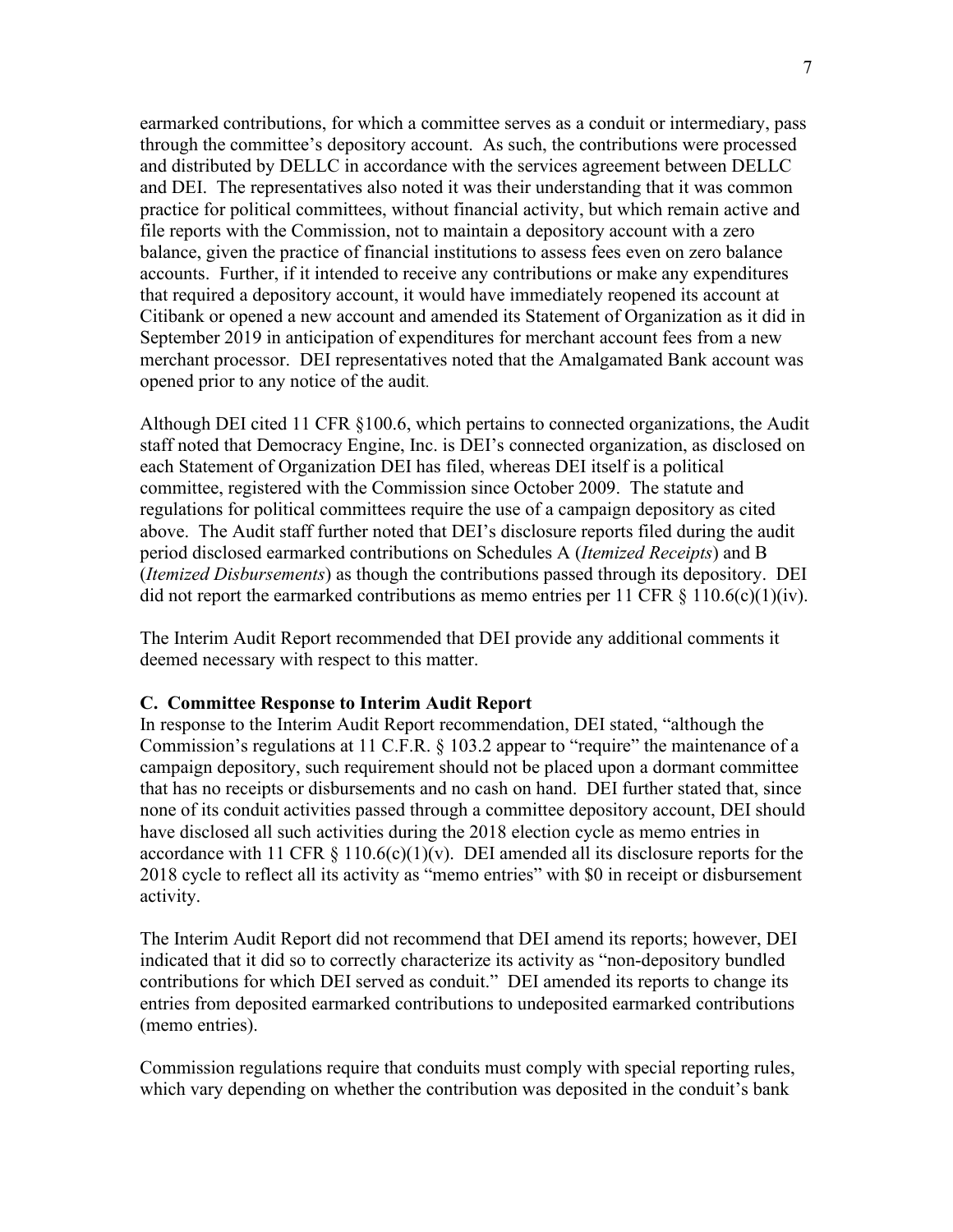account or was passed on directly to the recipient committee. In accordance with 11 CFR  $§$  110.6(c)(1)(v), if the committee deposits the earmarked contribution, the committee reports the earmarked contributions on Schedules A (*Itemized Receipts*) and B (*Itemized Disbursements*). If the committee forwards the contribution without depositing it first, the committee must itemize the same information in memo entries on Schedules A and B. In the case of DEI, the earmarked contributions were not merely forwarded to recipient committees, but were first deposited, not in a DEI depository as required by 11 CFR §103.2, but instead in the DELLC depository. This was done, as noted by DEI in its notarized affidavit, in accordance with its service agreement. In addition, DEI's response to the Interim Audit Report recommendation, stated that, "All funds received and disbursed in connection with this conduit activity was done through credit card processing and DEI utilized a third-party vendor, [DELLC], to process the credit card contributions to each benefiting committee that received contributions in connection with its conduit fundraising activities."

The Audit staff did not agree with DEI's assessment of its reporting requirements. The original reporting of the earmarked contributions as *deposited* earmarked contributions was a more accurate representation of DEI's financial activity. As currently disclosed on the amended reports filed in response to the Interim Audit Report recommendation, it appears that the earmarked contributions were not deposited and processed by a depository, when in fact they were, albeit by DELLC's depository rather than a DEI depository. The Audit staff maintained that DEI failed to maintain a bank depository for earmarked contributions and disbursements. DEI is a separate segregated fund, and therefore a political committee under the Act and is required to maintain at least one campaign depository and deposit all receipts and issue disbursements through such account, including earmarked contributions received in DEI's capacity as an intermediary or conduit, as required by the Act and Commission regulations. 52 U.S.C. § 30102(h)(1); 11 C.F.R. §§103.2 and 103.3.

#### **D. Draft Final Audit Report**

The Draft Final Audit Report concluded that DEI failed to maintain a bank depository for earmarked contributions and disbursements.

#### **E. Committee Response to the Draft Final Audit Report**

DEI acknowledged that Commission regulations appear to require that each political committee must maintain a depository account and asked that the Commission determine, "in its discretion," that the maintenance of an account without any funds by a committee which has no receipts or disbursements is unnecessary and impractical. DEI stated, "it has been our experience that banks are less willing to allow their clients to maintain dormant or empty accounts and will force close the account after a period of inactivity." Further DEI stated, "it makes no sense to require DEI to reopen an account until and unless it has funds to deposit or spend." DEI noted that it reopened an account in 2019 and has been depositing funds into and making expenditures from that account. With regard to its 2018 cycle activity, DEI indicated that it amended its reports to "properly reflect the activities as memo entries since none of the earmarked contributions passed through a bank account of DEI" and stated that, "[i]n hindsight, even this level of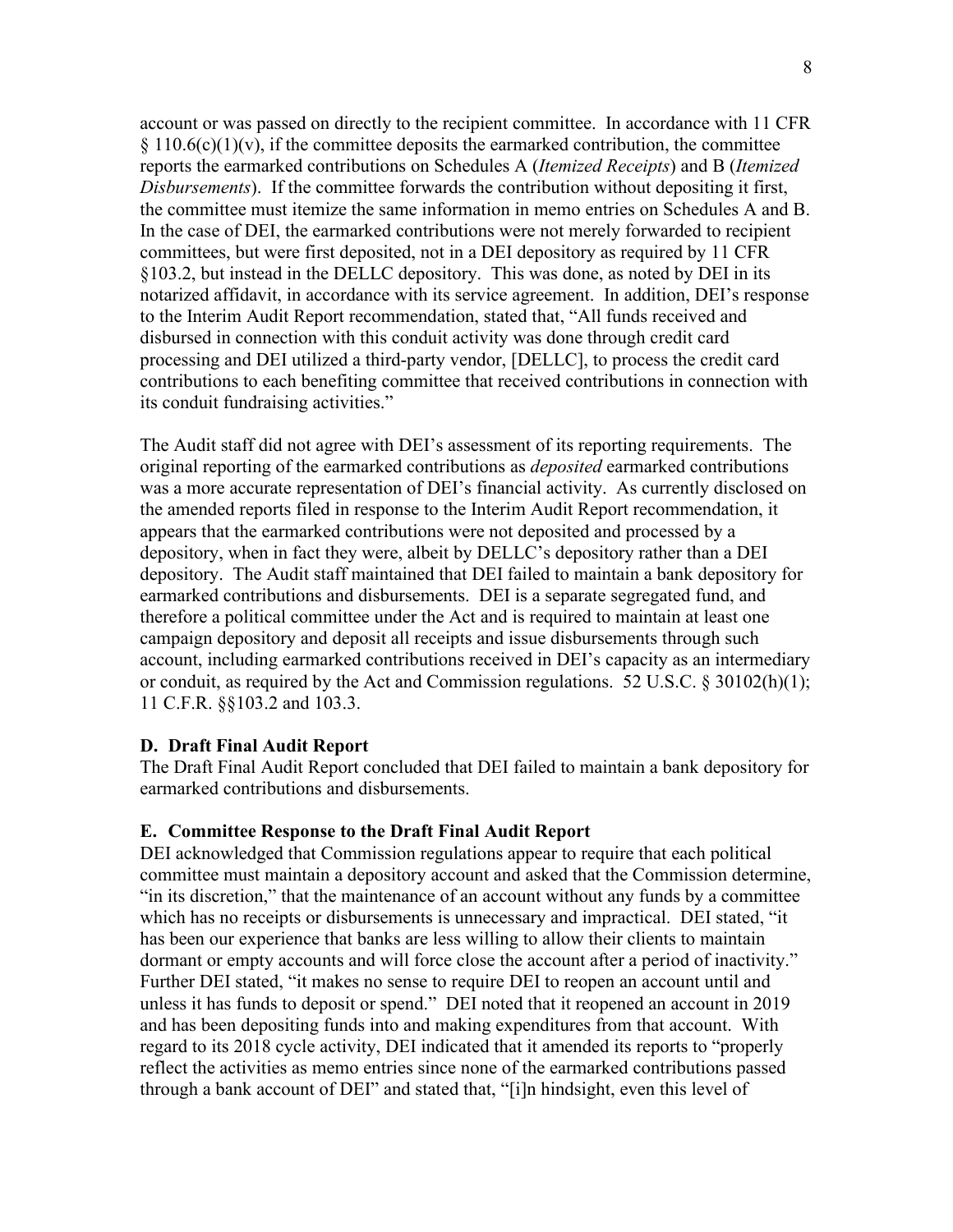reporting may have been more than necessary since DEI never 'handled' any of the contributions and donors used a for-profit vendor to process and forward the contributions to the candidates."

#### **F. Audit Hearing**

During the Audit Hearing, the Treasurer stated that "through 2018, the PAC has never made a contribution to a candidate independently of an earmark and the only funds the PAC has had that were for its own use was an initial \$5,000 donation deposited into the Citibank account to cover a handful of operating expenses." The Treasurer further stated the funds were exhausted by 2012, and sometime after that the bank forcibly closed the account.

The Audit staff noted during the Audit Hearing that DEI received contributions during the audit period for potential nominees and, as such, the nominee funds should have been deposited into a DEI bank account and not a DELLC bank account. The Treasurer acknowledged that it was factually correct that DEI received limited contributions for nominee funds. In a response subsequent to the audit hearing, counsel for DEI detailed that DEI received nominee funds totaling approximately \$377,000.<sup>[12](#page-11-1)</sup>

#### **Commission Conclusion**

On January 27 and February 17, 2022, the Commission considered the Audit Division Recommendation Memorandum in which the Audit staff recommended that the Commission find that DEI failed to maintain a bank depository for earmarked contributions and disbursements.

On February 17, 2022, the Commission did not approve, by the required four votes, the Audit staff's recommendation. Some Commissioners voted to approve the Audit staff's recommendation. Other Commissioners did not vote to approve the Audit staff's recommendation, stating that terminating the audit would be the best use of Commission resources.

Pursuant to Commission Directive 70,<sup>[13](#page-11-2)</sup> this matter is presented as an "Additional Issue."

## <span id="page-11-0"></span>**Issue 2. Inaccurate Disclosure of Statement of Organization**

#### **Summary**

DEI disclosed a closed depository on its amended Statements of Organization during the audit period. DEI filed an amended Statement of Organization on September 19, 2019,  $14$ disclosing Amalgamated Bank as its committee depository. In response to the Interim Audit Report recommendation, DEI acknowledged that it should have filed a "miscellaneous disclosure" with the Commission that its depository institution had forced

<span id="page-11-1"></span> $12$  This amount could not be verified by the Audit staff, see Issue 3.

<span id="page-11-3"></span><span id="page-11-2"></span><sup>13</sup> *See supra footnote 5.*

<sup>&</sup>lt;sup>14</sup> DEI filed this amended Statement of Organization prior to the October 2, 2019, audit notification.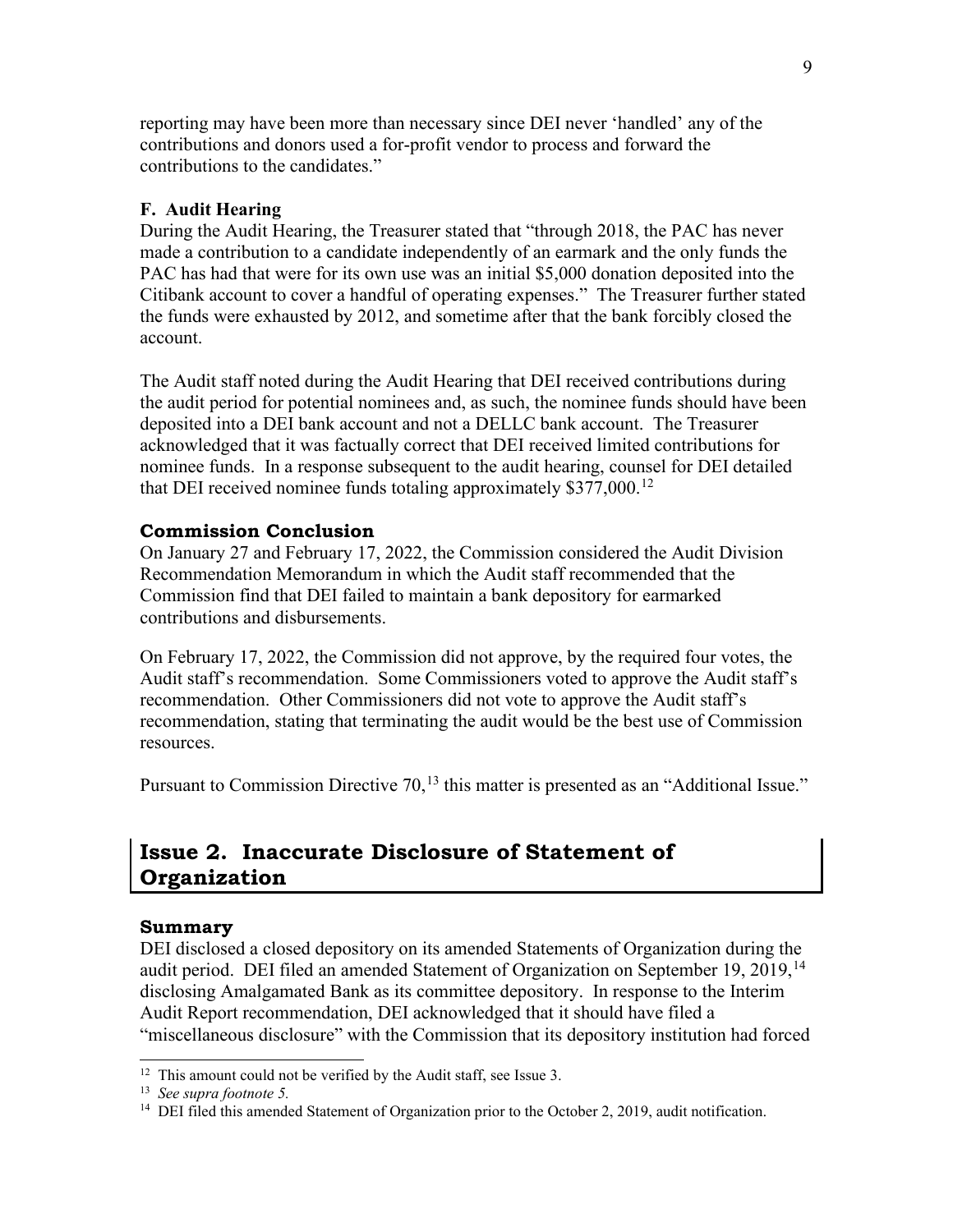closed its account due to inactivity. However, DEI believed that no additional information was required until a new depository account was established in September 2019, at which time it filed an amendment to its Statement of Organization. DEI provided no formal response to the Draft Final Audit Report.

The Commission did not approve, by the required four votes, the Audit staff's recommendation that during the audit period, DEI inaccurately disclosed as its depository of record, a depository which was closed in 2012. Pursuant to Commission Directive 70,[15](#page-12-0) this matter is discussed in the "Additional Issues" section of this report.

### **Legal Standard**

**A. Registration.** A separate segregated fund must file a Statement of Organization no later than 10 days after establishment. 52 U.S.C. §30103(a).

**B. Contents.** The Statement of Organization shall include a listing of all banks, safety deposit boxes, or other depositories used by the committee. 52 U.S.C. §30103(b)(6).

### **Facts and Analysis**

### **A. Facts**

DEI disclosed a closed depository on its Statements of Organization. DEI filed its original Statement of Organization with the Commission in October 2009, disclosing its depository as Citi[bank]. As previously noted in Issue 1 above, the Citibank depository was closed in January 2012.

From February 2012 through September 18, 2019, DEI continued to disclose Citibank as its depository. [16](#page-12-1) DEI filed an amended Statement of Organization on September 19, 2019, to report Amalgamated Bank as its committee depository. Amalgamated Bank is also the depository used by DELLC.

### **B. Interim Audit Report & Audit Division Recommendation**

The Audit staff discussed this matter with DEI's representative during the exit conference.

In response to the exit conference, DEI representatives submitted a response stating that as of January 2012, its depository account had a zero balance and while it had no specific recollection of requesting that the account be closed, noted that it may have made such a request after being informed that Citibank would continue to assess fees on the account. DEI representatives stated it was their understanding that it was common practice for political committees without financial activity, but which remain active and file reports with the Commission, not to maintain a depository account with a zero-balance given the practice of financial institutions to assess fees, even on zero balance accounts. As noted above, 52 U.S.C. §30103(b)(6) requires that committees disclose all bank accounts, safety deposit boxes, or other depositories used. The Audit staff noted that

<span id="page-12-0"></span><sup>15</sup> *See supra footnote 5.*

<span id="page-12-1"></span><sup>&</sup>lt;sup>16</sup> DEI filed two amended Statements of Organization during the audit period with the incorrect disclosure.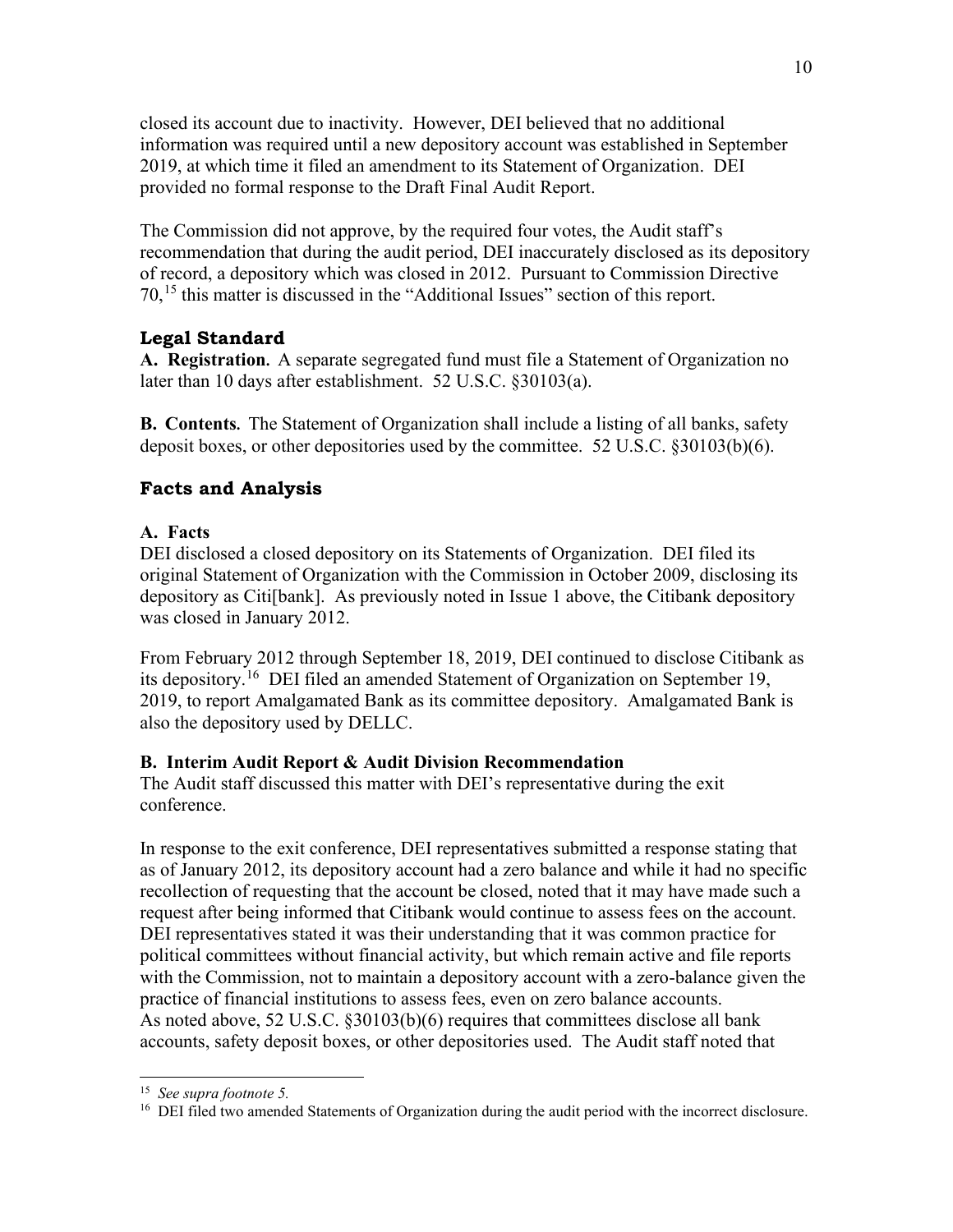from February 2012 through September 18, 2019, including two amended Statements of Organization filed during the 2017-2018 election-cycle, DEI incorrectly disclosed Citibank as the depository it was using, although this depository was closed in January 2012.

The Interim Audit Report recommended that DEI provide any additional comments it deemed necessary with respect to this matter.

### **C. Committee Response to Interim Audit Report**

In response to the Interim Audit Report recommendation, DEI acknowledged that it should have filed a "miscellaneous disclosure" to notify the Commission that its depository institution had forced closed its account due to inactivity. Further, DEI stated it believed that no additional information was required until a new depository account was established in [September] 2019, at which time it filed an amendment to its Statement of Organization.

### **D. Draft Final Audit Report**

The Draft Final Audit Report acknowledged that DEI disclosed a closed depository on its amended Statements of Organization during the audit period.

### **E. Committee Response to the Draft Final Audit Report**

DEI provided no formal response to the Draft Final Audit Report on this issue.

### **F. Audit Hearing**

DEI did not address this issue during the Audit hearing.

### **Commission Conclusion**

On January 27 and February 17, 2022, the Commission considered the Audit Division Recommendation Memorandum in which the Audit staff recommended that the Commission find that DEI inaccurately disclosed as its depository of record, a depository which was closed in 2012.

On February 17, 2022, the Commission did not approve, by the required four votes, the Audit staff's recommendation. Some Commissioners voted to approve the Audit staff's recommendation. Other Commissioners did not vote to approve the Audit staff's recommendation, stating that terminating the audit would be the best use of Commission resources.

Pursuant to Commission Directive 70,<sup>[17](#page-13-0)</sup> this matter is presented as an "Additional Issue."

<span id="page-13-0"></span><sup>17</sup> *See supra footnote 5.*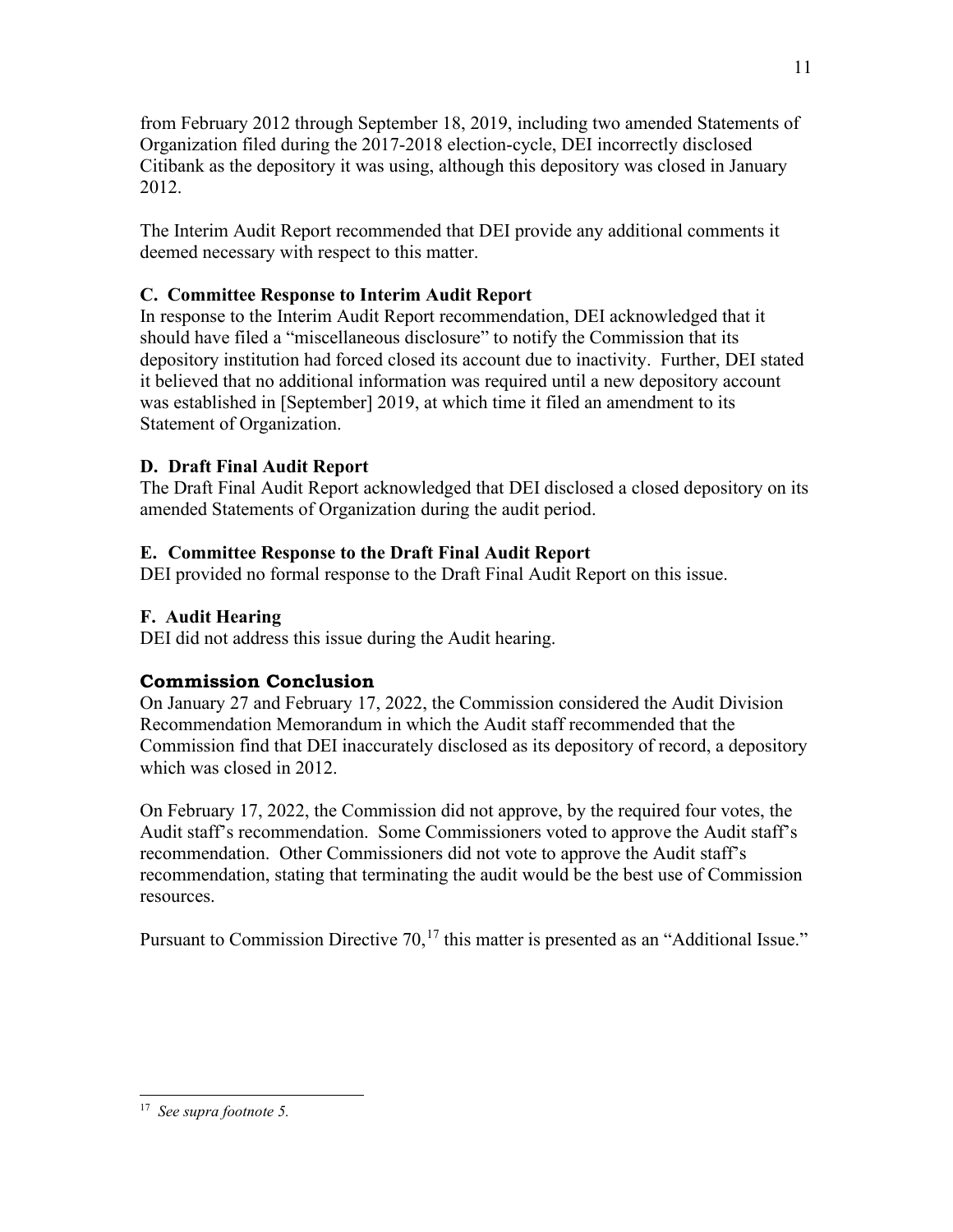# <span id="page-14-0"></span>**Issue 3. Failure to Maintain Records Sufficient to Verify Reported Activity**

### **Summary**

DEI failed to maintain sufficient records, specifically bank records (see Issue 1 - Failure to Maintain a Bank Depository), to provide sufficient detail that would allow its reports filed with the Commission to be reconciled and verified for accuracy and completeness. As a part of standard audit procedures, total reported receipts and disbursements, as well as reported cash balances, are verified through a review of bank records. However, since DEI did not maintain its own depository and its activity was processed with other DELLC clients, reported receipts totaling \$6,207,589 and reported disbursements totaling \$6,206,051, could not be verified for accuracy and completeness. In response to the Interim Audit Report recommendation, DEI stated that it "objects to this finding [issue] and characterization that it failed to maintain sufficient records to verify reported activity." By filing the amendments described in Issue 1, DEI believes that this issue is "moot and that sufficient records have been provided by DELLC to verify the conduit activity." In response to the Draft Final Audit Report, DEI objected to the Draft Final Audit Report's assertion that it failed to maintain accounts sufficient to verify reported activity. Further, DEI stated DELLC has provided the Audit Division with substantial documentation to document the transactions that have been disclosed as conduit activity. DEI requested a hearing before the Commission to discuss this matter. (For more detail, see Audit Hearing, p. 15.)

The Commission did not approve, by the required four votes, the Audit staff's recommendation that DEI failed to maintain records, including bank records, to provide sufficient detail that would allow its reports filed with the Commission to be reconciled and verified for accuracy and completeness. Pursuant to Commission Directive 70,  $^{18}$  $^{18}$  $^{18}$ this matter is discussed in the "Additional Issues" section of this report.

### **Legal Standard**

**Contents of Reports.** Each political committee required to file any report or statement shall maintain all records as follows:

- Maintain records, including bank records, with respect to the matters required to be reported, including vouchers, worksheets, receipts, bills and accounts, which shall provide in sufficient detail the necessary information and data from which the filed reports may be verified, explained, clarified and checked for accuracy and completeness;
- Preserve a copy of each report or statement required to be filed under 11 CFR parts 102 and 104, and all records relevant to such reports or statements; and
- Keep all reports required to be preserved under this section available for audit, inspection or examination by the Commission or its authorized representative(s) for a period of not less than 3 years after the report or statement is filed. 11 CFR  $§104.14(b)(1), (2)$  and (3).

<span id="page-14-1"></span>*<sup>18</sup> See supra footnote 5.*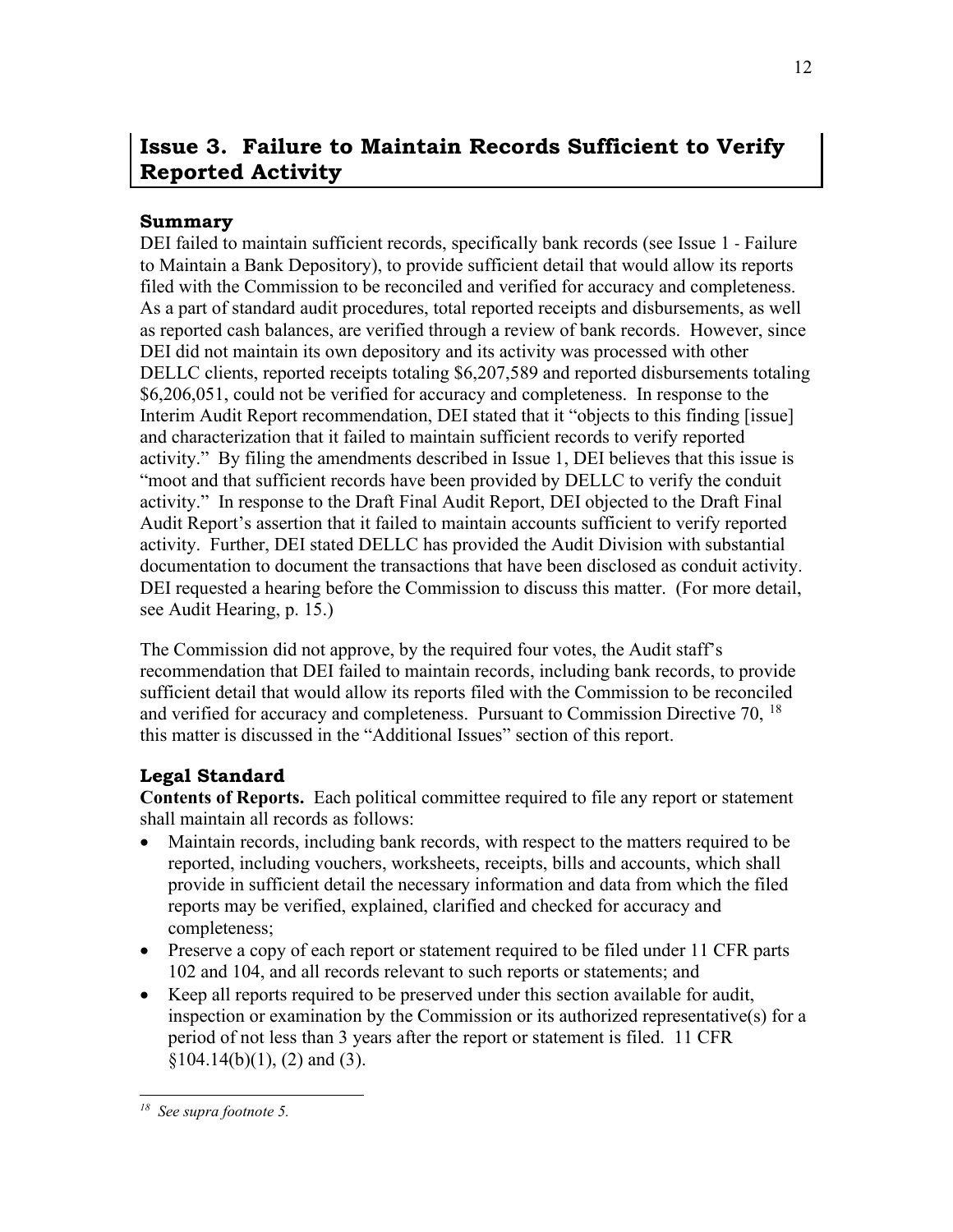### **Facts and Analysis**

#### **A. Facts**

The Audit staff could not verify the reported receipts and disbursements totaling \$6,207,589 and \$6,206,051, respectively, for accuracy and completeness, due to DEI's failure to maintain sufficient records, specifically bank records.<sup>19</sup> Although DEI maintained an accounting of receipts and disbursements processed by DELLC, the Audit staff notes the regulations go beyond simple documentation requirements and specifically require that committee records provide information sufficient to verify, explain and check for accuracy and completeness of reports, in addition to the requirement to use a campaign depository as cited above. Use of a campaign depository ensures a clear financial trail of records linking receipts and disbursements to a third-party financial institution and provides a complete and verifiable disclosure history for audit purposes.

### **B. Interim Audit Report & Audit Division Recommendation**

The Audit staff discussed the recordkeeping issue with the DEI representative during the exit conference. The DEI representative noted that DEI's practice of using the DELLC bank account predated the audit period and offered to provide further detailed information related to the reported transfers to candidates. However, DEI's representative stated that DEI would not be able to provide further information regarding receipts.

In response to the exit conference, DEI representatives provided the Audit staff with additional disbursement data files from DELLC. The data files contained information regarding the gross disbursement amounts paid to candidates and the portion of the disbursements attributed to DEI, as DEI's activity was often a subset of gross amounts paid to candidates/committees. The Audit staff was able to trace gross DEI transfer amounts and gross DEI check amounts on the DELLC bank statements. However, the Audit staff was not able to verify that the data files contained the entire population of DEI records since its activity was processed with other DELLC clients on the bank statements.

The Interim Audit Report recommended that DEI provide any additional comments it deemed necessary with respect to this matter.

#### **C. Committee Response to Interim Audit Report**

In response to the Interim Audit Report recommendation, DEI stated that it "objects to this finding [issue] and characterization that it failed to maintain sufficient records to verify reported activity." By filing the amendments described in Issue 1, DEI believes that this issue is "moot and that sufficient records have been provided by DELLC to verify the conduit activity."

The Audit staff noted that DEI provided no additional documentation to verify the conduit activity. As noted in Issue 1, DEI filed amendments to change the characterization of its activity from deposited earmarked contributions (non-memo

<span id="page-15-0"></span><sup>&</sup>lt;sup>19</sup> See Limitations, p. 1.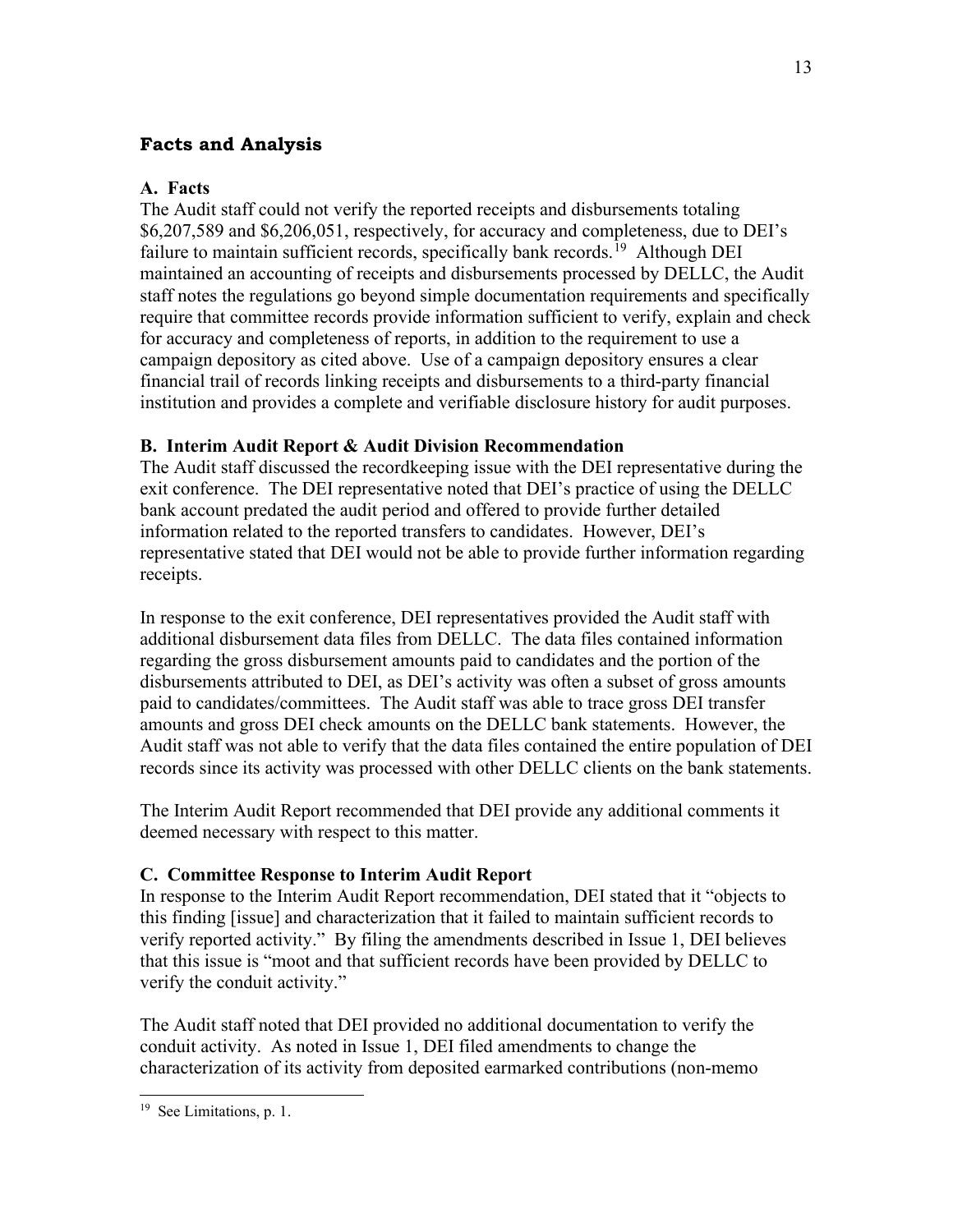entries) to earmarked contributions forwarded directly to recipients without first being deposited (memo entries). The Audit staff reviewed these amendments and noted that, in addition to changing the entries from non-memo entries to memo entries, the amended reports also reflect the following changes:

• DEI reduced the total receipt and disbursement activity reported by \$107,049 and \$584,339, respectively.

| $2017 - 2018$                                                         | <b>Amendments</b><br>filed March 23,<br>2021 | <b>Audited Reports</b> | <b>Difference</b>              |
|-----------------------------------------------------------------------|----------------------------------------------|------------------------|--------------------------------|
| Contributions from<br><b>Individuals</b><br>Schedule A, Line $11(a)$  | \$6,006,306                                  | \$5,922,872            | \$83,434<br>Increase           |
| Offsets to Operating<br>Expenditures (Refunds)<br>Schedule A, Line 15 | \$0.00                                       | \$284,717              | $(\$284,717)$<br>Decrease      |
| Refunds of Federal<br>Contributions<br>Schedule A, Line 16            | \$94,234                                     | \$0.00                 | \$94,234<br>Increase           |
| <b>Net Decrease in Total</b><br><b>Reported Receipts</b>              |                                              |                        | (\$107,049)<br><b>Decrease</b> |

The decrease in total reported receipts was due to the following:

The decrease in total reported disbursements was due to the following:

| $2017 - 2018$                 | <b>Amendments filed</b><br><b>March 23, 2021</b> | <b>Audited Reports</b> | <b>Difference</b> |
|-------------------------------|--------------------------------------------------|------------------------|-------------------|
| <b>Operating Expenditures</b> | \$0.00                                           | \$284,717              | $(\$284,717)$     |
| Schedule B, Line 21(b)        |                                                  |                        | Decrease          |
| Contributions to Federal      |                                                  |                        |                   |
| Candidates                    | \$5,535,578                                      | \$5,921,334            | $(\$385,756)$     |
| Schedule B, Line 23           |                                                  |                        | Decrease          |
| Refunds of Contribution s     |                                                  |                        |                   |
| to Individuals/Persons        | \$86,134                                         | \$0.00                 | \$86,134          |
| other than Political          |                                                  |                        | Increase          |
| Committees                    |                                                  |                        |                   |
| Schedule B, Line $28(a)$      |                                                  |                        |                   |
| <b>Net Decrease in Total</b>  |                                                  |                        | \$584,339         |
| <b>Reported Disbursements</b> |                                                  |                        |                   |

DEI did not provide an explanation for the change in disclosure amounts.

• Prior to the audit, DEI reported earmarked contributions from individuals received and forwarded totaling \$5,922,872 and \$5,921,334, respectively, a difference of \$1,538 (\$5,922,872 less \$5,921,334). The amended reports now reflect, via memo entries, that the earmarked contributions from individuals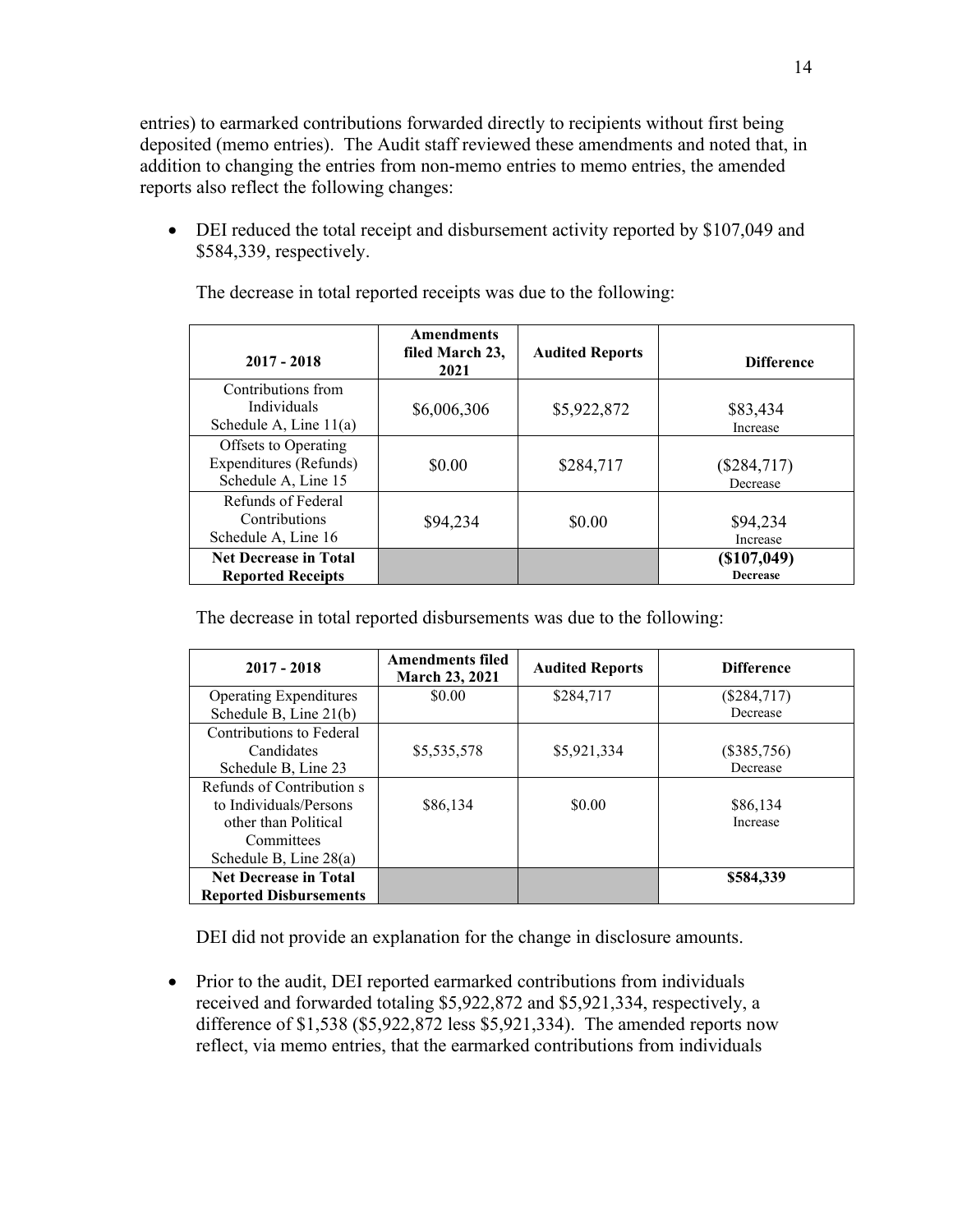received and forwarded were \$6,006,306 and \$5,535,578,<sup>[20](#page-17-0)</sup> respectively, a difference of \$470,728 (\$6,006,306 less \$5,535,578). DEI did not provide an explanation for the change in disclosure amounts.

Since DEI's financial activity was processed through the depository of DELLC and combined with DELLC's other activity, $^{21}$  $^{21}$  $^{21}$  the Audit staff could not verify the total original reported receipts and disbursements totaling \$6,207,589 and \$6,206,051, respectively. In addition, the Audit staff was also unable to verify the total reported amounts of the receipt and disbursement memo entries totaling \$6,100,540 and \$5,621,712, respectively, that DEI disclosed in the amended reports filed in response to the Interim Audit Report. The Audit staff maintained that DEI failed to maintain records, including bank records, to provide sufficient detail that would allow its reports filed with the Commission to be reconciled and verified for accuracy and completeness.

#### **D. Draft Final Audit Report**

The Draft Final Audit Report acknowledged that since DEI's financial activity was processed through the depository of DELLC and combined with DELLC's other activity, the Audit staff could not verify the total original reported receipts and disbursements totaling \$6,207,589 and \$6,206,051, respectively. The Audit staff was also unable to verify the total reported amounts of the receipt and disbursement memo entries totaling \$6,100,540 and \$5,621,712, respectively, that DEI disclosed in the amended reports filed in response to the Interim Audit Report.

#### **E. Committee Response to the Draft Final Audit Report**

In response to the Draft Final Audit Report, DEI objected to the Draft Final Audit Report's assertion that it failed to maintain accounts sufficient to verify reported activity. Further, DEI stated that DELLC provided the Audit staff with substantial documentation to document the transactions that were disclosed as conduit activity.

#### **F. Audit Hearing**

During the Audit Hearing, the Treasurer stated that DEI provided everything that was requested by the Audit staff, from detailed reports by DELLC of every donor transaction processed and disbursed, to the DELLC bank statements through which the donor funds flowed.

#### **Commission Conclusion**

On January 27 and February 17, 2022, the Commission considered the Audit Division Recommendation Memorandum in which the Audit staff recommended that the Commission find that DEI failed to maintain records, including bank records, to provide sufficient detail that would allow its reports filed with the Commission to be reconciled and verified for accuracy and completeness.

<span id="page-17-0"></span><sup>&</sup>lt;sup>20</sup> Recipient committees disclosed on FEC reports approximately \$4.5 million from DEI as the conduit committee, per the Data Disclosure database. Without DEI bank records, the Audit staff is not able to determine if the material discrepancy is DEI's error.<br><sup>21</sup> DELLC had bank receipt and disbursement activity of approximately \$71 million and \$68 million,

<span id="page-17-1"></span>respectively.